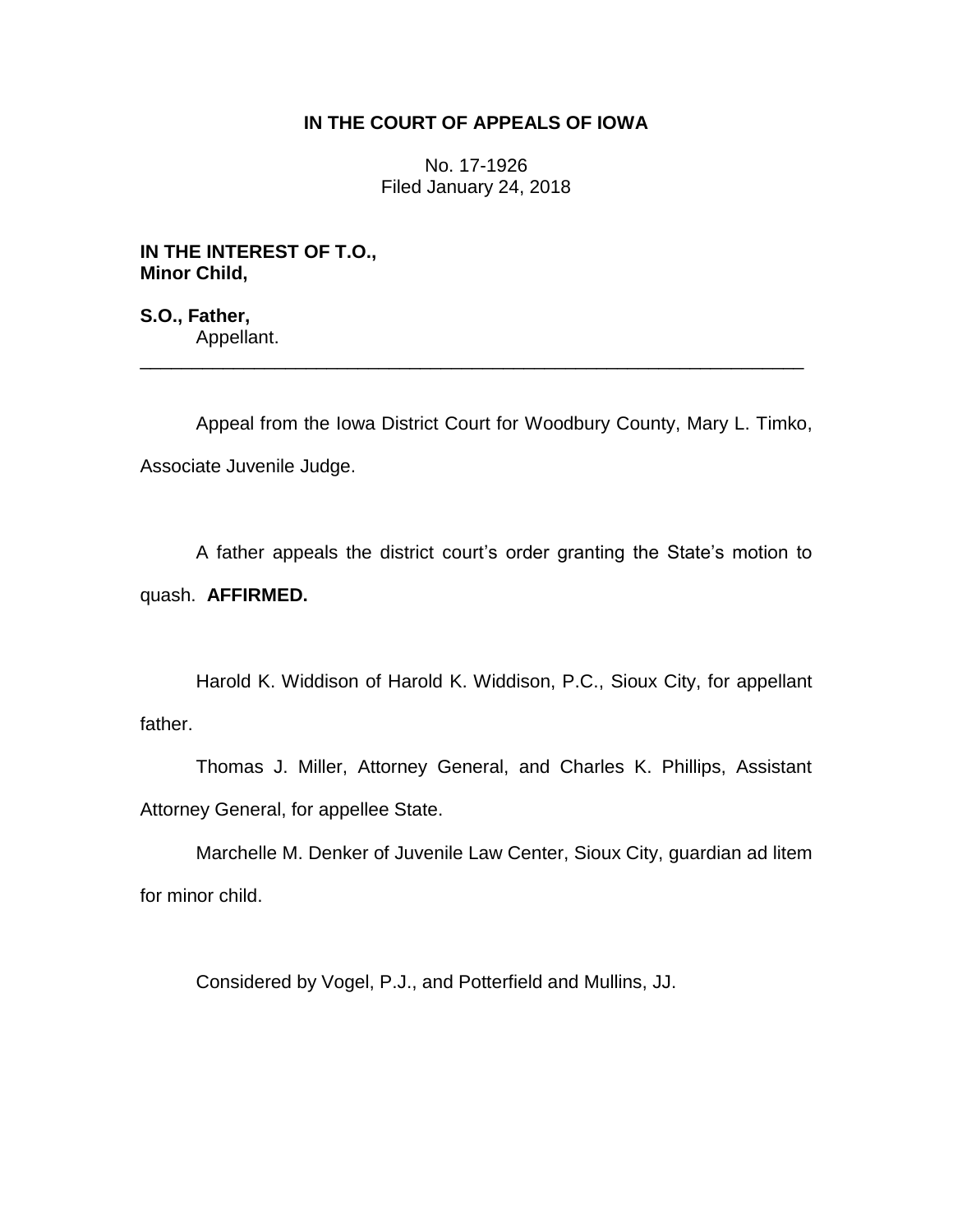## **VOGEL, Presiding Judge.**

The father appeals the district court's order granting the State's motion to quash. The father asserts the court abused its discretion when it granted the State's motion in response to his subpoena.

On September 6, 2016, a child-in-need-of-assistance (CINA) petition was filed after a physical altercation between the father and his son, T.O. T.O. was adjudicated CINA and removed from his father's home on October 27, 2016, and placed in the custody of the Iowa Department of Human Services (DHS). T.O. was placed in a foster home in Storm Lake and, subsequently, reported sexual abuse by one of the other children in the home. T.O. was removed from that home and placed in a residential facility. On November 3, 2017, the father served a subpoena on the DHS seeking T.O.'s entire case file, including "all police reports and medical reports regarding the sexual abuse incident involving T.O." On November 8, the State filed a motion to quash that, after a hearing, was granted by the district court.

Iowa Rule of Civil Procedure 1.1701(4) protects persons subject to a subpoena, stating, in relevant part:

a. Avoiding undue burden or expense; sanctions. A party or attorney responsible for issuing and serving a subpoena must take reasonable steps to avoid imposing undue burden or expense on a person subject to the subpoena. The issuing court must enforce this duty and impose an appropriate sanction, which may include lost earnings and reasonable attorney's fees, on a party or attorney who fails to comply.

d. Quashing or modifying a subpoena.

. . . .

(1) When required. On timely motion, the issuing court must quash or modify a subpoena that:

1. Fails to allow a reasonable time to comply;

2. Requires a person who is neither a party nor a party's officer to travel more than 50 miles from where that person resides, is employed, or regularly transacts business in person, except that a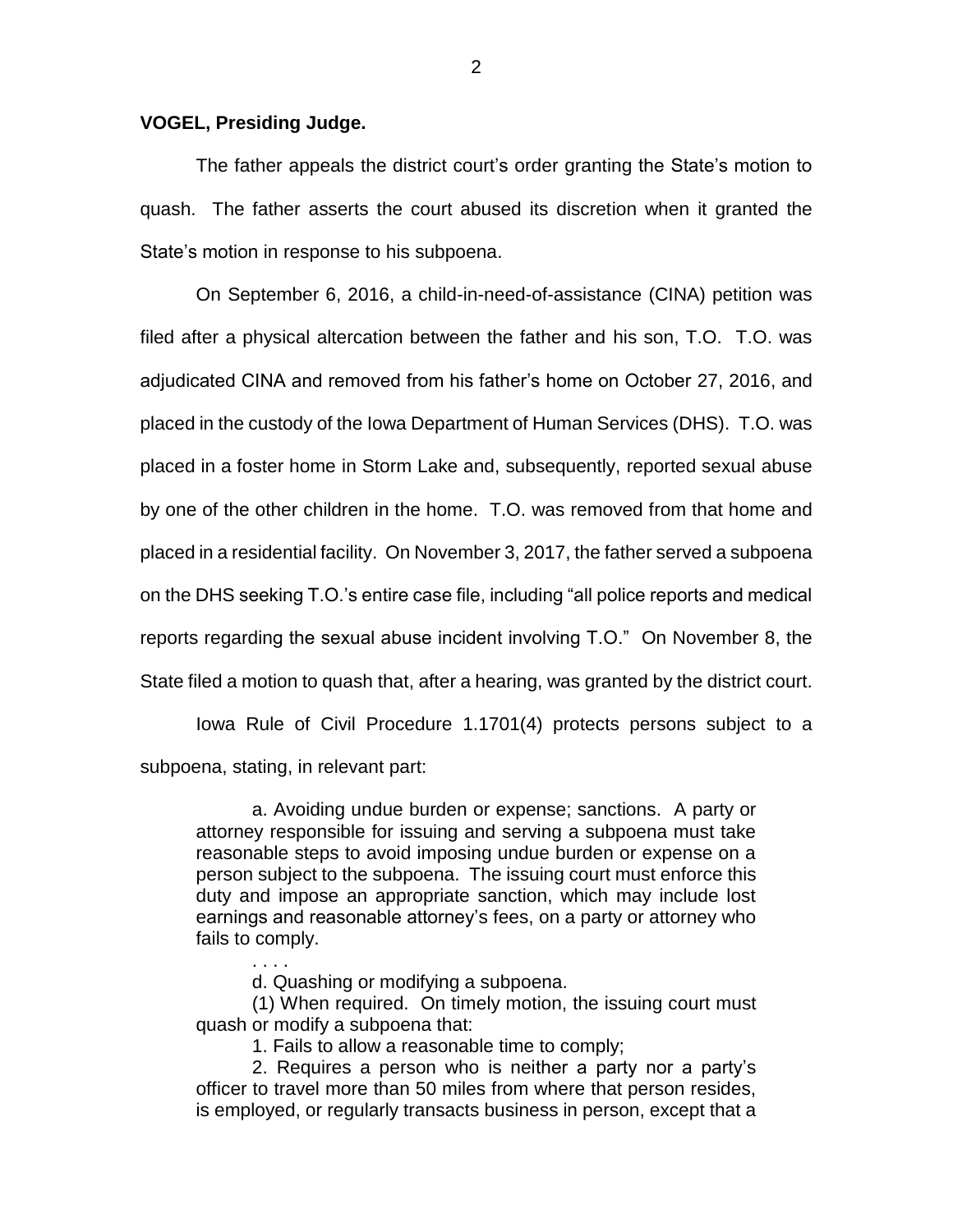person may be ordered to attend trial anywhere within the state in which the person is served with a subpoena;

3. Requires disclosure of privileged or other protected matter, if no exception or waiver applies; or

4. Subjects a person to undue burden.

The district court has wide discretion in ruling on a motion to quash. *Morris v. Morris*, 383 N.W.2d 527, 529 (Iowa 1986). An abuse of discretion occurs when the trial court exercises its discretion on grounds or for reasons clearly untenable or to an extent clearly unreasonable. *In re Estate of Rutter*, 633 N.W.2d 740, 745 (Iowa 2001). A ground or reason is untenable when it is not supported by substantial evidence or is based on an erroneous application of the law. *Id*.

After a hearing on permanency, the father's motion to modify prior dispositional orders, as well as the State's motion to quash, the district court summarily sustained the State's motion. In the ruling on the father's motion to reconsider, the court found that the child was to be returned to his father and that producing more than fourteen months-worth of documents in the entire DHS file would be unduly burdensome. In addition, the court found the documents sought held no evidentiary value because "the matter was uncontested and ripe for dismissal." Finally, the court determined that the father had been presented with copies of the case permanency plan and discharge summary and had been invited to participate in family team meetings where this information was shared. Although the father questions what the State may be "hiding" from the father, the State replies, "[T]he material sought here appeared to be of relevance to another case at another time." We agree. Therefore, there was no legitimate reason for producing the entire DHS file in the current CINA proceeding. Upon our review,